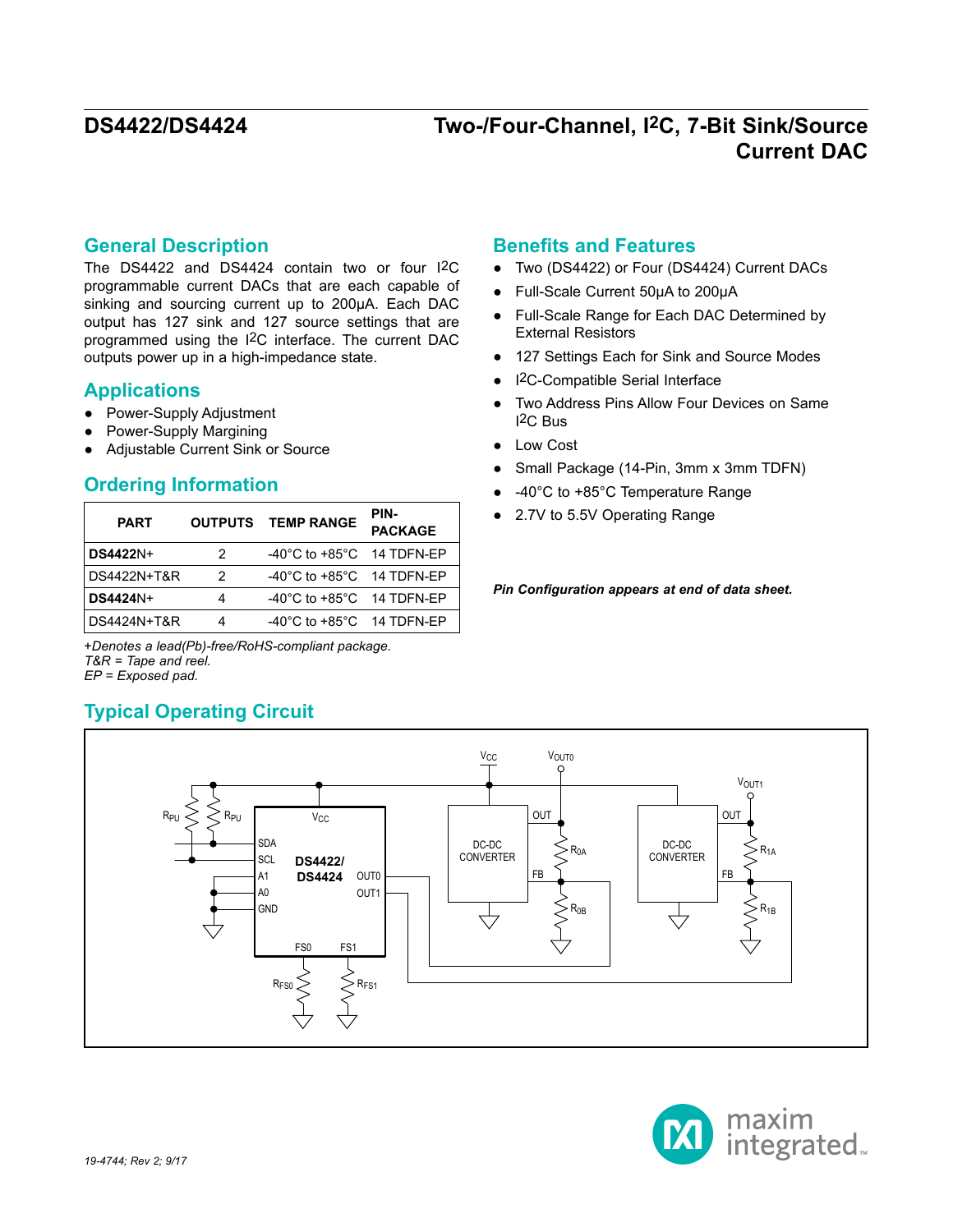## **Absolute Maximum Ratings**

| Voltage Range on $V_{CC}$ , SDA, and SCL     |                                               |                          |
|----------------------------------------------|-----------------------------------------------|--------------------------|
|                                              |                                               |                          |
| Voltage Range on A0, A1, FS0, FS1, FS2, FS3, | Soldering Temperature  Refer to the IPC/JEDEC |                          |
| OUT0, OUT1, OUT2, and OUT3 Relative to       |                                               | J-STD-020 Specification. |
|                                              |                                               |                          |

Stresses beyond those listed under "Absolute Maximum Ratings" may cause permanent damage to the device. These are stress ratings only, and functional operation of the device at these<br>or any other conditions beyond those in *device reliability.*

## **Recommended Operating Conditions**

 $(T_A = -40^{\circ}C \text{ to } +85^{\circ}C.)$ 

| <b>PARAMETER</b>                  | <b>SYMBOL</b>                                                                                                                                                     | <b>CONDITIONS</b> | <b>MIN</b>                 | <b>MAX</b><br>TYP       | <b>UNITS</b> |
|-----------------------------------|-------------------------------------------------------------------------------------------------------------------------------------------------------------------|-------------------|----------------------------|-------------------------|--------------|
| Supply Voltage                    | Vcc                                                                                                                                                               | (Note 1)          | 2.7                        | 5.5                     | V            |
| Input Logic 1 (SDA, SCL, A0, A1)  | V <sub>IH</sub>                                                                                                                                                   |                   | $0.7 \times V_{\text{CC}}$ | $V_{\rm CC}$ + 0.3      | $\vee$       |
| Input Logic 0 (SDA, SCL, A0, A1)  | $V_{IL}$                                                                                                                                                          |                   | $-0.3$                     | $0.3 \times V_{\rm CC}$ | v            |
| <b>Full-Scale Resistor Values</b> | $\left \frac{\mathsf{R}_{\mathsf{FS0}},\mathsf{R}_{\mathsf{FS1}},\mathsf{R}_{\mathsf{FS3}}}{\mathsf{R}_{\mathsf{FS2}},\mathsf{R}_{\mathsf{FS3}}}\right $ (Note 2) |                   | 40                         | 160                     | $k\Omega$    |

## **DC Electrical Characteristics**

(V<sub>CC</sub> = +2.7V to +5.5V,  $T_A$  = -40°C to +85°C.)

| <b>PARAMETER</b>         | <b>SYMBOL</b>    |                        | <b>CONDITIONS</b> | <b>MIN</b> | <b>TYP</b> | <b>MAX</b> | <b>UNITS</b> |  |
|--------------------------|------------------|------------------------|-------------------|------------|------------|------------|--------------|--|
|                          | ICC              | $V_{\rm CC}$ = 5.5V    | <b>DS4422</b>     |            |            | 250        |              |  |
| <b>Supply Current</b>    |                  | (Note 3)               | <b>DS4424</b>     |            |            | 250        | μA           |  |
| Input Leakage (SDA, SCL) | ŀμ               | $V_{\text{CC}}$ = 5.5V |                   |            |            |            | μA           |  |
| Output Leakage (SDA)     |                  |                        |                   |            |            |            | μA           |  |
| Output Current Low (SDA) | <b>I</b> OL      | $V_{OL} = 0.4V$        |                   | 3          |            |            |              |  |
|                          |                  | $V_{OL} = 0.6V$        |                   | 6          |            |            | mA           |  |
| <b>RFS Voltage</b>       | V <sub>RFS</sub> |                        |                   |            | 0.976      |            | V            |  |
| I/O Capacitance          | C <sub>I/O</sub> |                        |                   |            |            | 10         | pF           |  |

## **Output Current Source Characteristics**

(V<sub>CC</sub> = +2.7V to +5.5V,  $T_A$  = -40°C to +85°C.)

| <b>PARAMETER</b>                          | <b>SYMBOL</b>     | <b>CONDITIONS</b>                                                                                                   | <b>MIN</b> | <b>TYP</b> | <b>MAX</b>         | <b>UNITS</b>  |
|-------------------------------------------|-------------------|---------------------------------------------------------------------------------------------------------------------|------------|------------|--------------------|---------------|
| Output Voltage for Sinking Current        | VOUT:SINK         | (Note 4)                                                                                                            | 0.5        |            | 3.5                | V             |
| Output Voltage for Sourcing<br>l Current  | VOUT:SOURCE       | (Note 4)                                                                                                            | 0          |            | $V_{CC}$ -<br>0.75 | V             |
| Full-Scale Sink Output Current            | <b>IOUT:SINK</b>  | (Notes $1, 4$ )                                                                                                     | 50         |            | 200                | μA            |
| Full-Scale Source Output Current          | <b>OUT:SOURCE</b> | (Notes 1, 4)                                                                                                        | $-200$     |            | -50                | μA            |
| Output Current Full-Scale<br>Accuracy     | <b>OUT:FS</b>     | +25°C, $V_{CC}$ = 3.3V; using 0.1% R <sub>FS</sub> resistor<br>(Note 2), $V_{\text{OUT0}} = V_{\text{OUT1}} = 1.2V$ |            |            | ±6                 | $\frac{0}{0}$ |
| Output Current Temperature<br>Coefficient | <b>IOUT:TC</b>    | (Note 5)                                                                                                            |            | ±75        |                    | ppm/°C        |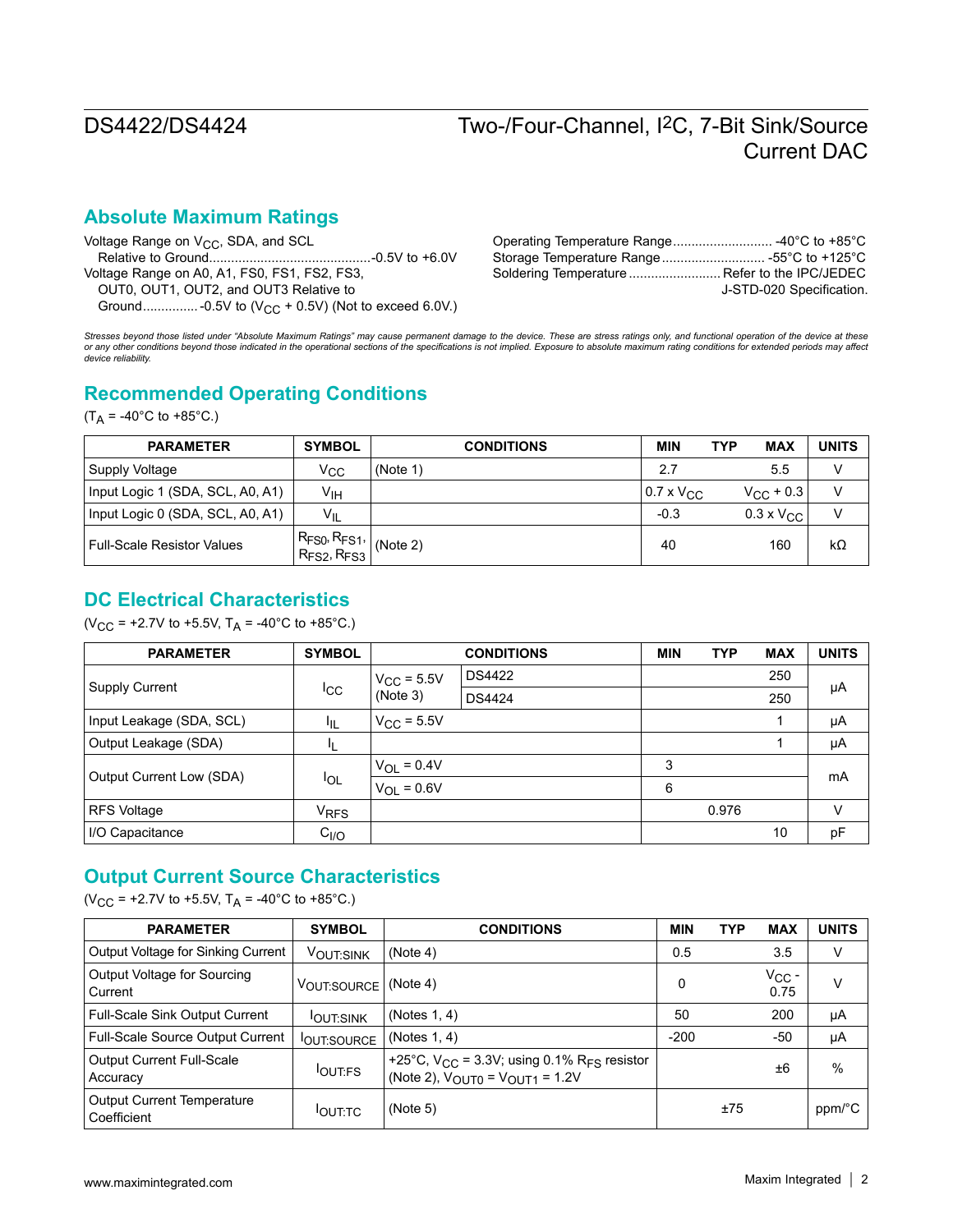# **Output Current Source Characteristics (continued)**

(V<sub>CC</sub> = +2.7V to +5.5V, T<sub>A</sub> = -40°C to +85°C.)

| <b>PARAMETER</b>                                         | <b>SYMBOL</b> | <b>CONDITIONS</b>               | <b>MIN</b> | <b>TYP</b> | <b>MAX</b> | <b>UNITS</b> |  |
|----------------------------------------------------------|---------------|---------------------------------|------------|------------|------------|--------------|--|
| Output Current Variation Due to                          |               | DC source                       |            | 0.32       |            | %N           |  |
| Power-Supply Change                                      |               | DC sink                         |            | 0.42       |            |              |  |
| Output Current Variation Due to                          |               | DC source, VOUT measure at 1.2V |            | 0.16       |            | %N           |  |
| Output-Voltage Change                                    |               | DC sink, VOUT measure at 1.2V   | 0.16       |            |            |              |  |
| Output Leakage Current at Zero<br><b>Current Setting</b> | <b>IZERO</b>  |                                 | $-1$       |            | $+1$       | μA           |  |
| <b>Output Current Differential</b><br>Linearity          | <b>DNL</b>    | (Notes 6, 7)                    | $-0.5$     |            | $+0.5$     | LSB          |  |
| <b>Output Current Integral Linearity</b>                 | INL           | (Notes 7, 8)                    | $-1$       |            | $+1$       | LSB          |  |

## **AC Electrical Characteristics**

(V<sub>CC</sub> = +2.7V to +5.5V, T<sub>A</sub> = -40°C to +85°C.)

| <b>PARAMETER</b>                                   | <b>SYMBOL</b>       | <b>CONDITIONS</b> | <b>MIN</b>    | <b>TYP</b> | <b>MAX</b> | <b>UNITS</b> |
|----------------------------------------------------|---------------------|-------------------|---------------|------------|------------|--------------|
| <b>SCL Clock Frequency</b>                         | <sup>f</sup> SCL    | (Note 9)          | 0             |            | 400        | kHz          |
| Bus Free Time Between STOP<br>and START Conditions | <sup>t</sup> BUF    |                   | 1.3           |            |            | μs           |
| Hold Time (Repeated) START<br>Condition            | <sup>t</sup> HD:STA |                   | 0.6           |            |            | μs           |
| Low Period of SCL                                  | t <sub>LOW</sub>    |                   | 1.3           |            |            | μs           |
| High Period of SCL                                 | <sup>t</sup> нісн   |                   | 0.6           |            |            | μs           |
| Data Hold Time                                     | <sup>t</sup> DH:DAT |                   | 0             |            | 0.9        | μs           |
| Data Setup Time                                    | tsu:DAT             |                   | 100           |            |            | ns           |
| <b>START Setup Time</b>                            | t <sub>SU:STA</sub> |                   | 0.6           |            |            | μs           |
| SDA and SCL Rise Time                              | t <sub>R</sub>      | (Note 10)         | $20 + 0.1C_R$ |            | 300        | ns           |
| SDA and SCL Fall Time                              | t⊧                  | (Note 10)         | $20 + 0.1C_B$ |            | 300        | ns           |
| STOP Setup Time                                    | tsu:sto             |                   | 0.6           |            |            | μs           |
| SDA and SCL Capacitive Loading                     | $C_{\mathsf{B}}$    | (Note 10)         |               |            | 400        | pF           |

**Note 1:** All voltages with respect to ground. Currents entering the IC are specified positive, and currents exiting the IC are negative.<br>**Note 2:** Input resistors (R<sub>ES</sub>) must be between the specifed values to ensure the **Note 2:** Input resistors (RFS) must be between the speciifed values to ensure the device meets its accuracy and linearity specifications.

**Note 3:** Supply current specified with all outputs set to zero current setting. A0 and A1 are connected to GND. SDA and SCL are connected to V<sub>CC</sub>. Excludes current through R<sub>FS</sub> resistors ( $I_{RFS}$ ). Total current including  $I_{RFS}$  is  $I_{C}$  + (2 x  $I_{RFS}$ ).

**Note 4:** The output-voltage range must be satisfied to ensure the device meets its accuracy and linearity specifications.<br>Note 5: Temperature drift excludes drift caused by external resistor

**Note 5:** Temperature drift excludes drift caused by external resistor.<br>**Note 6:** Differential linearity is defined as the difference between the

**Note 6:** Differential linearity is defined as the difference between the expected incremental current increase with respect to position and the actual increase. The expected incremental increase is the full-scale range divided by 127.

**Note 7:** Guaranteed by design.<br>**Note 8:** Integral linearity is defined

**Note 8:** Integral linearity is defined as the difference between the expected value as a function of the setting and the actual value. The expected value is a straight line between the zero and the full-scale values proportional to the setting.

**Note 9:** Timing shown is for fast-mode (400kHz) operation. This device is also backward compatible with I2C standard-mode timing. Note 10: C<sub>B</sub>—total capacitance of one bus line in pF.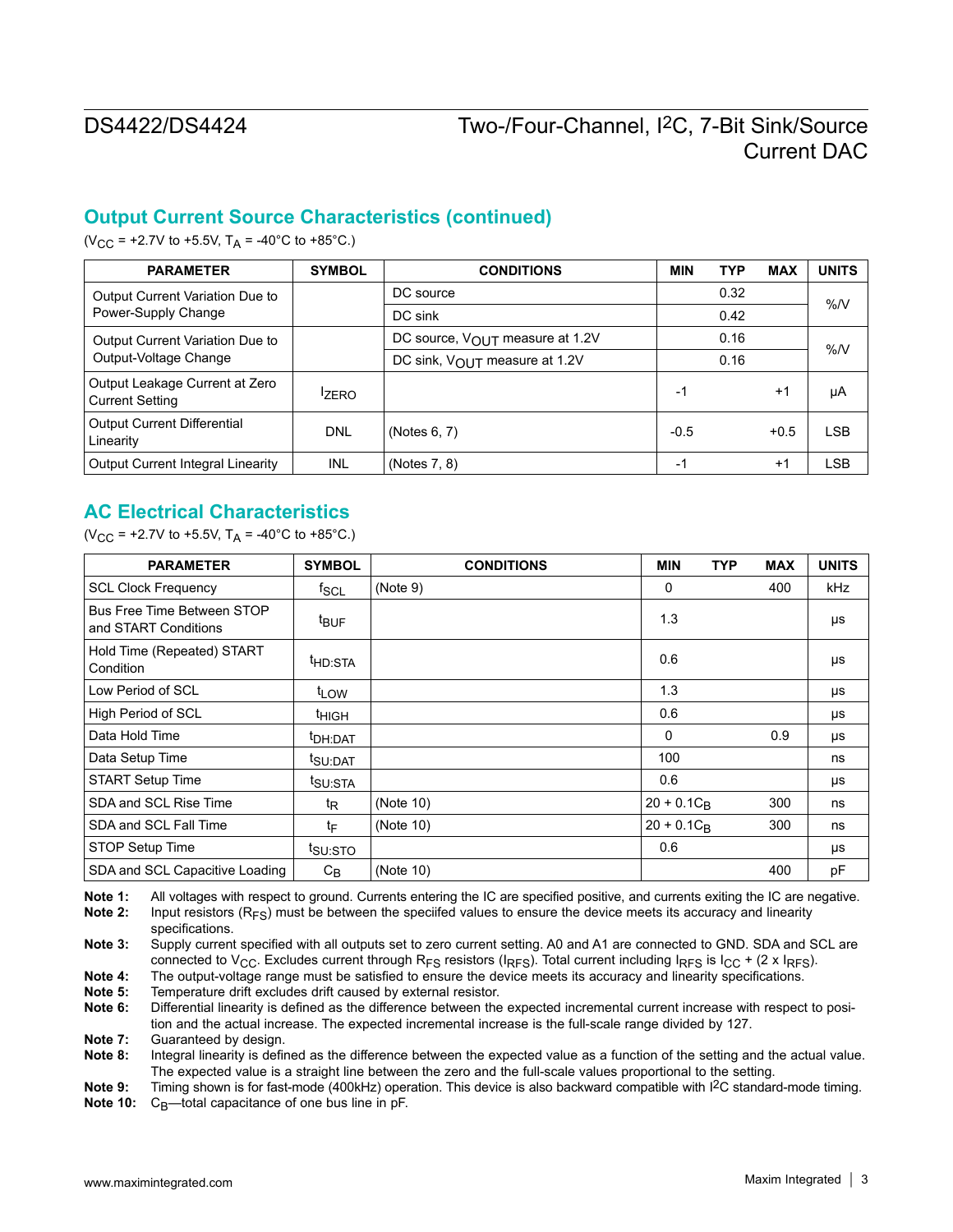# **Typical Operating Characteristics**

 $(T_A = +25^{\circ}C,$  unless otherwise noted.)

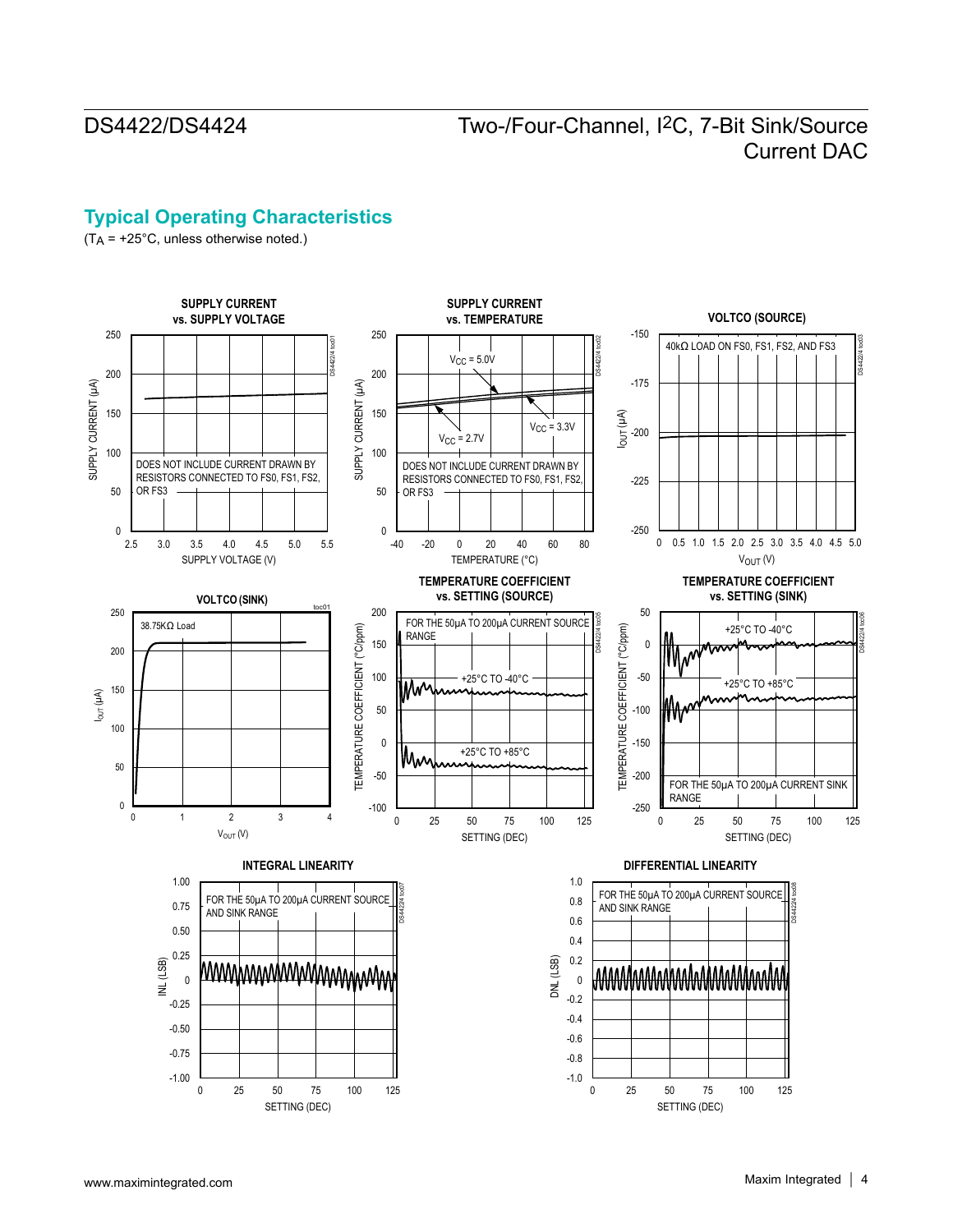# **Pin Description**

| <b>PIN</b>     |                 |                  | <b>FUNCTION</b>                                                                                                                                                                 |
|----------------|-----------------|------------------|---------------------------------------------------------------------------------------------------------------------------------------------------------------------------------|
| <b>DS4424</b>  | <b>DS4422</b>   | <b>NAME</b>      |                                                                                                                                                                                 |
| 1              | 1               | <b>SDA</b>       | I <sup>2</sup> C Serial Data. Input/output for I <sup>2</sup> C data.                                                                                                           |
| $\overline{2}$ | $\overline{2}$  | <b>SCL</b>       | I <sup>2</sup> C Serial Clock. Input for I <sup>2</sup> C clock.                                                                                                                |
| 3              | 3               | <b>GND</b>       | Ground                                                                                                                                                                          |
| 4              |                 | FS <sub>3</sub>  |                                                                                                                                                                                 |
| 5              |                 | FS <sub>2</sub>  | Full-Scale Calibration Input. A resistor to ground on these pins determines the full-scale                                                                                      |
| 6              | 6               | FS <sub>1</sub>  | current for each output. FS0 controls OUT0, FS1 controls OUT1, etc. (The DS4422 has only<br>two inputs: FS0 and FS1.)                                                           |
| $\overline{7}$ | 7               | FS0              |                                                                                                                                                                                 |
| 8              | 8               | OUT <sub>0</sub> |                                                                                                                                                                                 |
| 10             | 10              | OUT <sub>1</sub> | Current Output. Sinks or sources the current determined by the I <sup>2</sup> C interface and the                                                                               |
| 12             |                 | OUT <sub>2</sub> | resistance connected to FSx. (The DS4422 has only two outputs: OUT0 and OUT1.)                                                                                                  |
| 14             |                 | OUT <sub>3</sub> |                                                                                                                                                                                 |
| 9, 11          | 9, 11           | A0, A1           | Address Select Inputs. Determines the I <sup>2</sup> C slave address by connecting $V_{CC}$ or GND.<br>See the Detailed Description section for the available device addresses. |
| 13             | 13              | $V_{\rm CC}$     | Power Supply                                                                                                                                                                    |
|                | 4, 5, 12,<br>14 | N.C.             | No Connection                                                                                                                                                                   |
|                |                 | EP               | Exposed Pad. Connect to GND or leave unconnected.                                                                                                                               |

# **Block Diagram**

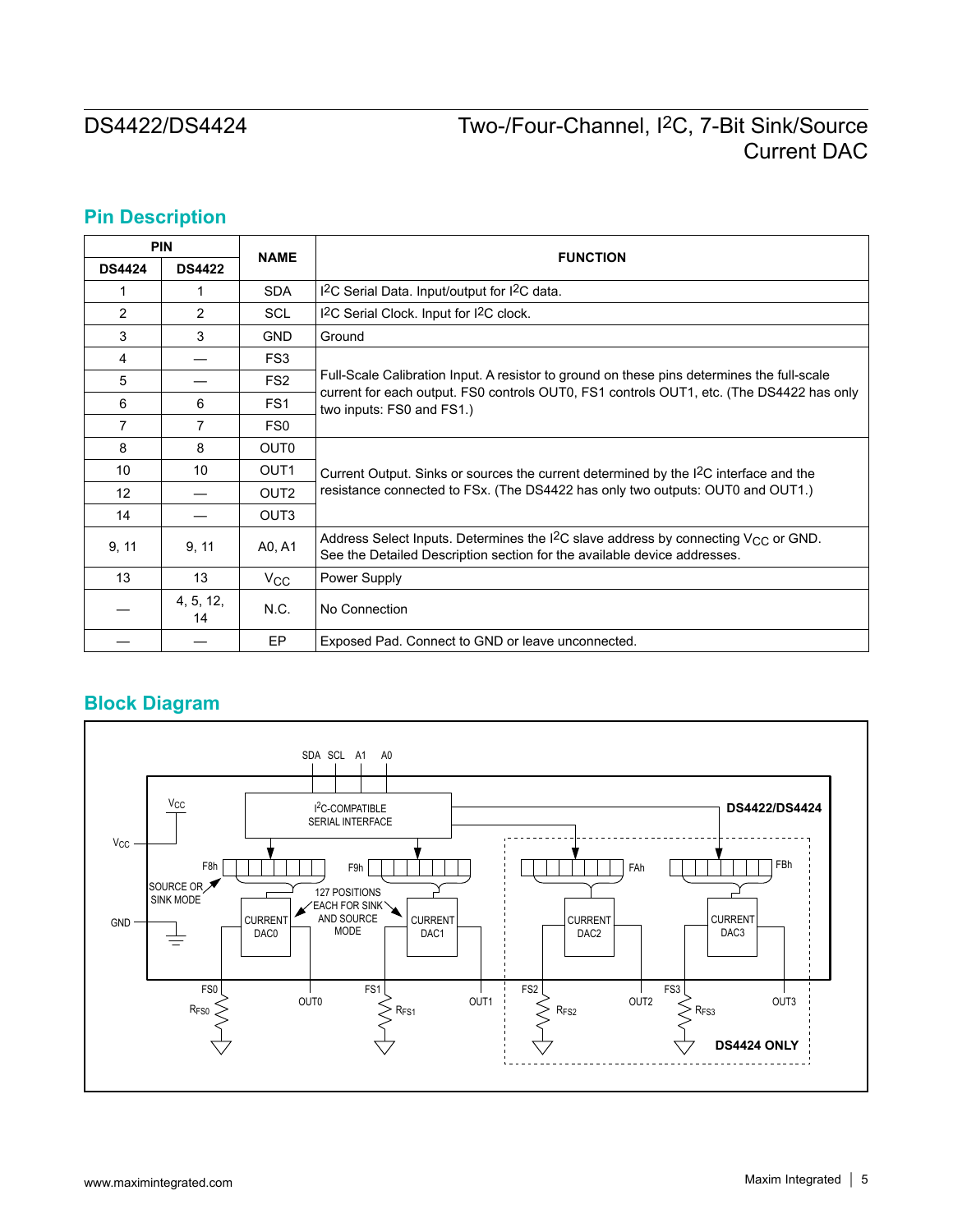### **Detailed Description**

The DS4422/DS4424 contain two or four I2C adjustable current sources that are each capable of sinking and sourcing current. Each output (OUT0, OUT1, OUT2, and OUT3) has 127 sink and 127 source settings that can be controlled by the I2C interface. The full-scale ranges and corresponding step sizes of the outputs are determined by external resistors, connected to pins FS0, FS1, FS2, and FS3, that can adjust the output current over a 4:1 range. Pins OUT2, OUT3, FS2, and FS3 are only available on the DS4424.

The formula to determine  $R_{FS}$  (connected to the FSx pins) to attain the desired full-scale current range is:

#### **Equation 1:**

$$
R_{FS} = \frac{V_{RFS}}{16 \times I_{FS}} \times 127
$$

Where  $I_{FS}$  is the desired full-scale current value,  $V_{RFS}$ is the RFS voltage (see the *DC Electrical Characteristics* table), and  $R_{FS}$  is the external resistor value.

To calculate the output current value  $(I<sub>OUT</sub>)$  based on the corresponding DAC value (see Table 1 for corresponding memory addresses), use equation 2.

#### **Equation 2:**

$$
I_{OUT} = \frac{DACValue(dec)}{127} \times I_{FS}
$$

On power-up the DS4422/DS4424 output zero current. This is done to prevent them from sinking or sourcing an incorrect amount of current before the system host controller has had a chance to modify the device's setting.

As a source for biasing instrumentation or other circuits, the DS4422/DS4424 provide a simple and inexpensive current source with an I2C interface for control. The adjustable full-scale range allows the application to get the most out of its 7-bit sink or source resolution.

When used in adjustable power-supply applications (see *Typical Operating Circuit*), the DS4422/DS4424 do not affect the initial power-up voltage of the supply because they default to providing zero output current on power-up. As the devices source or sink current into the feedbackvoltage node, they change the amount of output voltage required by the regulator to reach its steadystate operating point. Using the external resistor,  $R_{FS}$ , to set the output current range, the DS4422/DS4424 provide some flexibility for adjusting the impedances of the feedback network or the range over which the power supply can be controlled or margined.

### **I2C Slave Address**

The DS4422/DS4424 respond to one of four I2C slave addresses determined by the two address inputs, A0 and A1. The address inputs should be connected to either  $V_{\text{CC}}$  or ground. Table 1 lists the slave addresses determined by the address input combinations.

### **Table 1. Slave Addresses**

| A <sub>1</sub> | A0         | <b>SLAVE ADDRESS</b><br>(HEX) |
|----------------|------------|-------------------------------|
| <b>GND</b>     | <b>GND</b> | 20h                           |
| <b>GND</b>     | Vcc        | 60h                           |
| Vcc            | <b>GND</b> | A0h                           |
| $V_{\rm CC}$   | Vcc        | E <sub>0</sub> h              |

#### **Memory Organization**

To control the DS4422/DS4424's current sources, write to the memory addresses listed in Table 2.

### **Table 2. Memory Addresses**

| <b>MEMORY ADDRESS</b><br>(HEX) | <b>CURRENT SOURCE</b> |
|--------------------------------|-----------------------|
| F <sub>8</sub> h               | OUT <sub>0</sub>      |
| F9h                            | OUT1                  |
| FAh*                           | OUT <sub>2</sub> *    |
| FBh*                           | OUT3*                 |

\**Only for DS4424.*

The format of each output control register is given by:

| <b>MSB</b> |    |   |           |   |  |
|------------|----|---|-----------|---|--|
| ت          | 'o | Ð | בינ<br>د. | - |  |

Where:

| BIT            | <b>NAME</b> | <b>FUNCTION</b>                                                                                                            | <b>POWER-ON</b><br><b>DEFAULT</b> |
|----------------|-------------|----------------------------------------------------------------------------------------------------------------------------|-----------------------------------|
| S              |             | Determines if DAC sources or<br>Sign Bit   sinks current. For sink<br>$S = 0$ ; for source $S = 1$ .                       | 0b                                |
| D <sub>X</sub> | Data        | 7-Bit Data Controlling DAC<br>Output. Setting 0000000b<br>outputs zero current regardless<br>of the state of the sign bit. | 0000000b                          |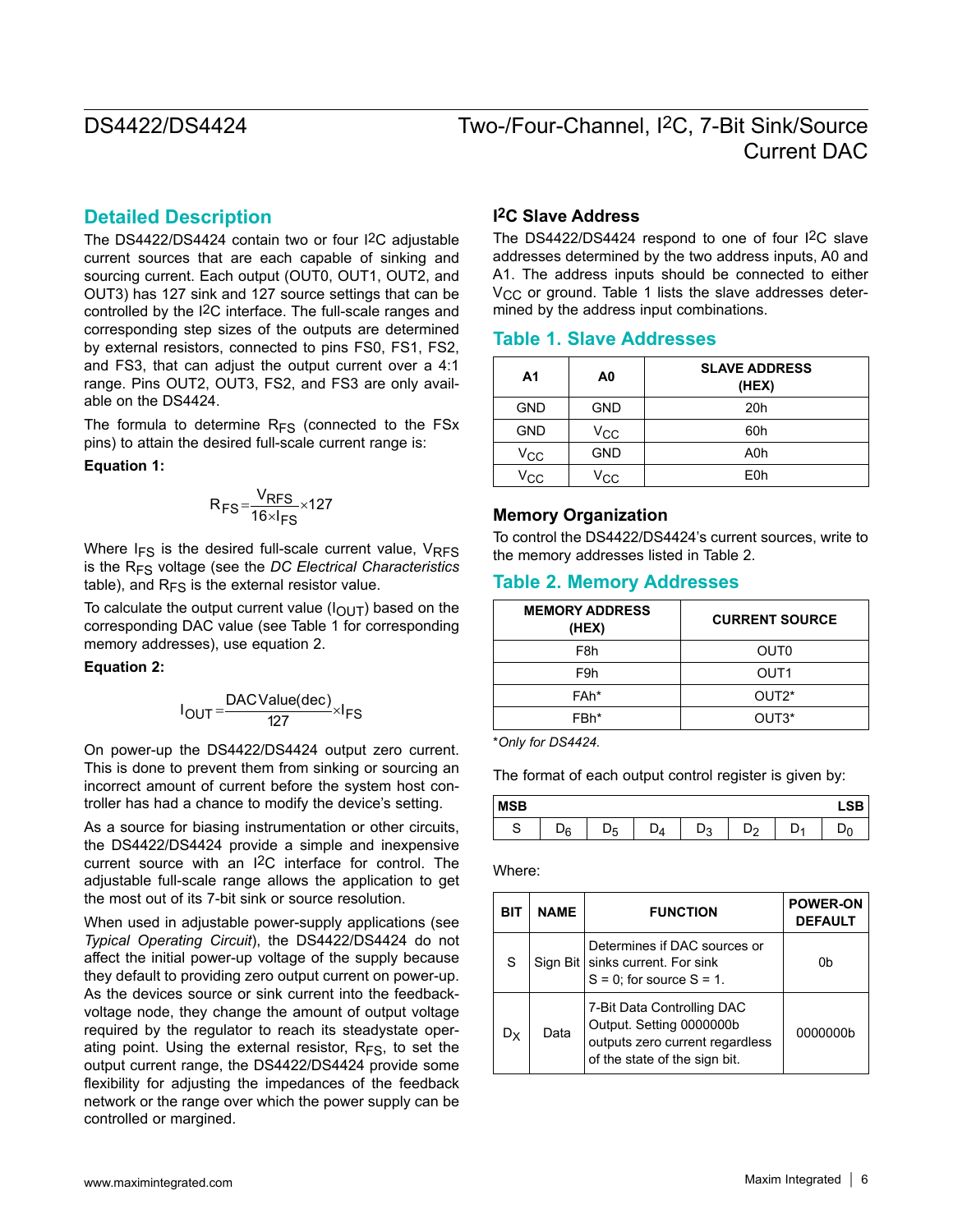Example:  $R_{FSO}$  = 80k $\Omega$  and register 0xF8h is written to a value of 0xAAh. Calculate the output current.

 $I_{FS}$  = (0.976V/80kΩ) x (127/16) = 96.838μA

The MSB of the output register is 1, so the output is sourcing the value corresponding to position 2Ah (42 decimal). The magnitude of the output current is equal to:

96.838μA x (42/127) = 32.025μA

## **I**2**C Serial Interface Description**

### **I2C Definitions**

The following terminology is commonly used to describe I2C data transfers:

**I2C Slave Address:** The slave address of the DS4422/ DS4424 is determined by the state of the A0 and A1 pins (see Table 1).

**Master Device:** The master device controls the slave devices on the bus. The master device generates SCL clock pulses and START and STOP conditions.

**Slave Devices:** Slave devices send and receive data at the master's request.

**Bus Idle or Not Busy:** Time between STOP and START conditions when both SDA and SCL are inactive and in their logic-high states. When the bus is idle it often initiates a low-power mode for slave devices.

**START Condition:** A START condition is generated by the master to initiate a new data transfer with a slave. Transitioning SDA from high to low while SCL remains high generates a START condition. See Figure 1 for applicable timing.

**STOP Condition:** A STOP condition is generated by the master to end a data transfer with a slave. Transitioning SDA from low to high while SCL remains high generates a STOP condition. See Figure 1 for applicable timing.

**Repeated START Condition:** The master can use a repeated START condition at the end of one data transfer to indicate that it will immediately initiate a new data transfer following the current one. Repeated STARTs are commonly used during read operations to identify a specific memory address to begin a data transfer. A repeated START condition is issued identically to a normal START condition. See Figure 1 for applicable timing.

**Bit Write:** Transitions of SDA must occur during the low state of SCL. The data on SDA must remain valid and unchanged during the entire high pulse of SCL, plus the setup and hold time requirements (Figure 1). Data is shifted into the device during the rising edge of the SCL.

**Bit Read:** At the end of a write operation, the master must release the SDA bus line for the proper amount of setup time (Figure 1) before the next rising edge of SCL during a bit read. The device shifts out each bit of data on SDA at the falling edge of the previous SCL pulse and the data bit is valid at the rising edge of the current SCL pulse. Remember that the master generates all SCL clock pulses, including when it is reading bits from the slave.

**Acknowledgement (ACK and NACK):** An Acknowledgement (ACK) or Not Acknowledge (NACK) is always the ninth bit transmitted during a byte transfer. The device receiving data (the master during a read or the slave during a write operation) performs an ACK by transmitting a zero during the ninth bit. A device performs a



*Figure 1. I2C Timing Diagram*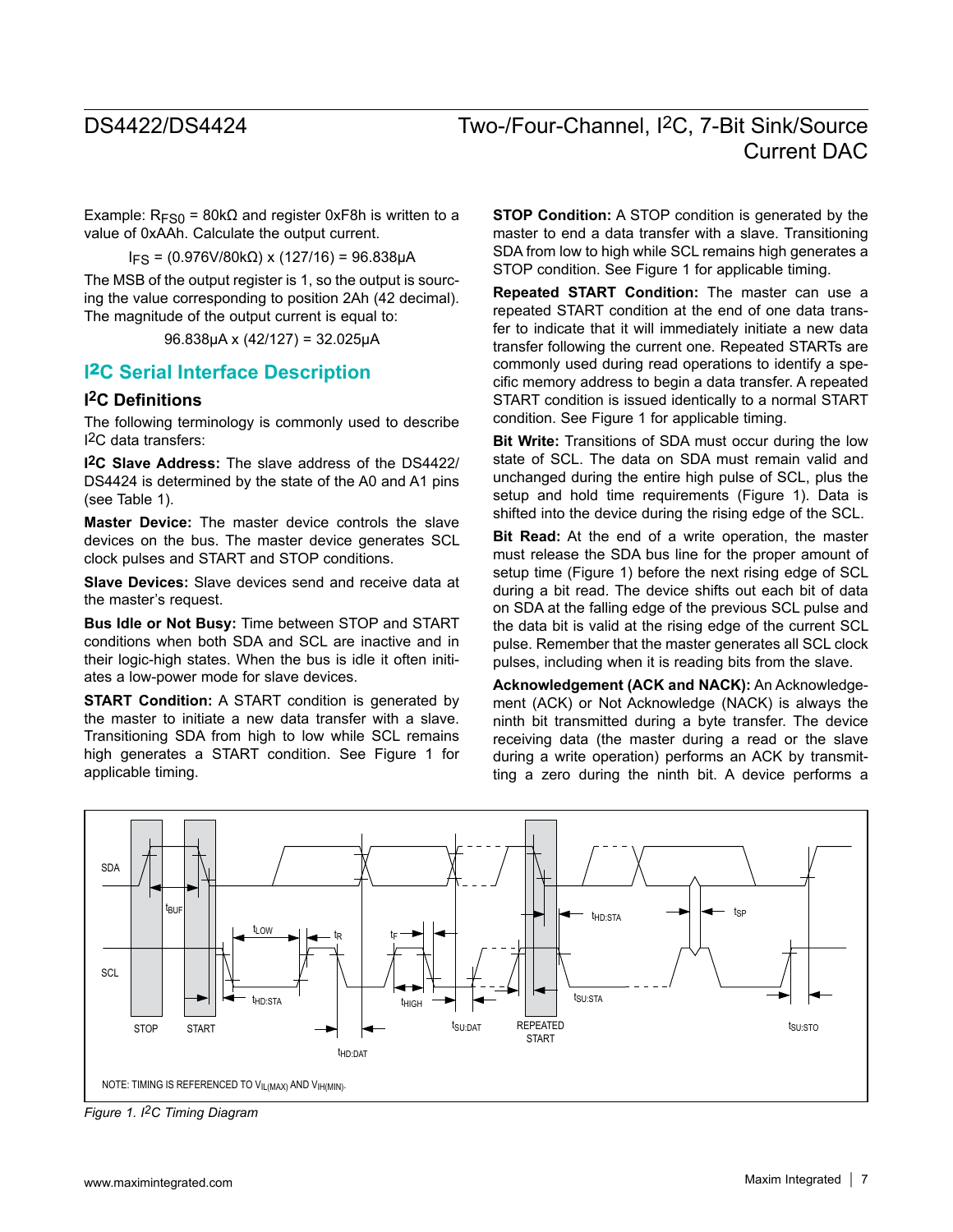

*Figure 2. I2C Communication Examples*

NACK by transmitting a one during the ninth bit. Timing for the ACK and NACK is identical to all other bit writes (Figure 2). An ACK is the acknowledgment that the device is properly receiving data. A NACK is used to terminate a read sequence or as an indication that the device is not receiving data.

**Byte Write:** A byte write consists of 8 bits of information transferred from the master to the slave (most significant bit first) plus a 1-bit acknowledgement from the slave to the master. The 8 bits transmitted by the master are done according to the bit-write definition, and the acknowledgement is read using the bit-read definition.

**Byte Read:** A byte read is an 8-bit information transfer from the slave to the master plus a 1-bit ACK or NACK from the master to the slave. The 8 bits of information that are transferred (most significant bit first) from the slave to the master are read by the master using the bit-read definition above, and the master transmits an ACK using the bit write definition to receive additional data bytes. The master must NACK the last byte read to terminated communication so the slave will return control of SDA to the master.

**Slave Address Byte:** Each slave on the I2C bus responds to a slave address byte sent immediately following a START condition. The slave address byte contains the slave address in the most significant 7 bits and the R/ $\overline{W}$ bit in the least significant bit. The DS4422/DS4424 slave

address is determined by the state of the A0 and A1 address pins. Table 1 describes the addresses corresponding to the state of A0 and A1.

When the R/ $\overline{W}$  bit is 0 (such as in A0h), the master is indicating that it will write data to the slave. If  $R/\overline{W} = 1$  (A1h in this case), the master is indicating that it wants to read from the slave. If an incorrect slave address is written, the DS4422/DS4424 assume the master is communicating with another I2C device and ignore the communication until the next START condition is sent.

**Memory Address:** During an I2C write operation, the master must transmit a memory address to identify the memory location where the slave is to store the data. The memory address is always the second byte transmitted during a write operation following the slave address byte.

#### **I2C Communication**

**Writing to a Slave:** The master must generate a START condition, write the slave address byte  $(R/\overline{W} = 0)$ , write the memory address, write the byte of data, and generate a STOP condition. Remember that the master must read the slave's acknowledgement during all byte-write operations.

**Reading from a Slave:** To read from the slave, the master generates a START condition, writes the slave address byte with  $R/\overline{W}$  = 1, reads the data byte with a NACK to indicate the end of the transfer, and generates a STOP condition.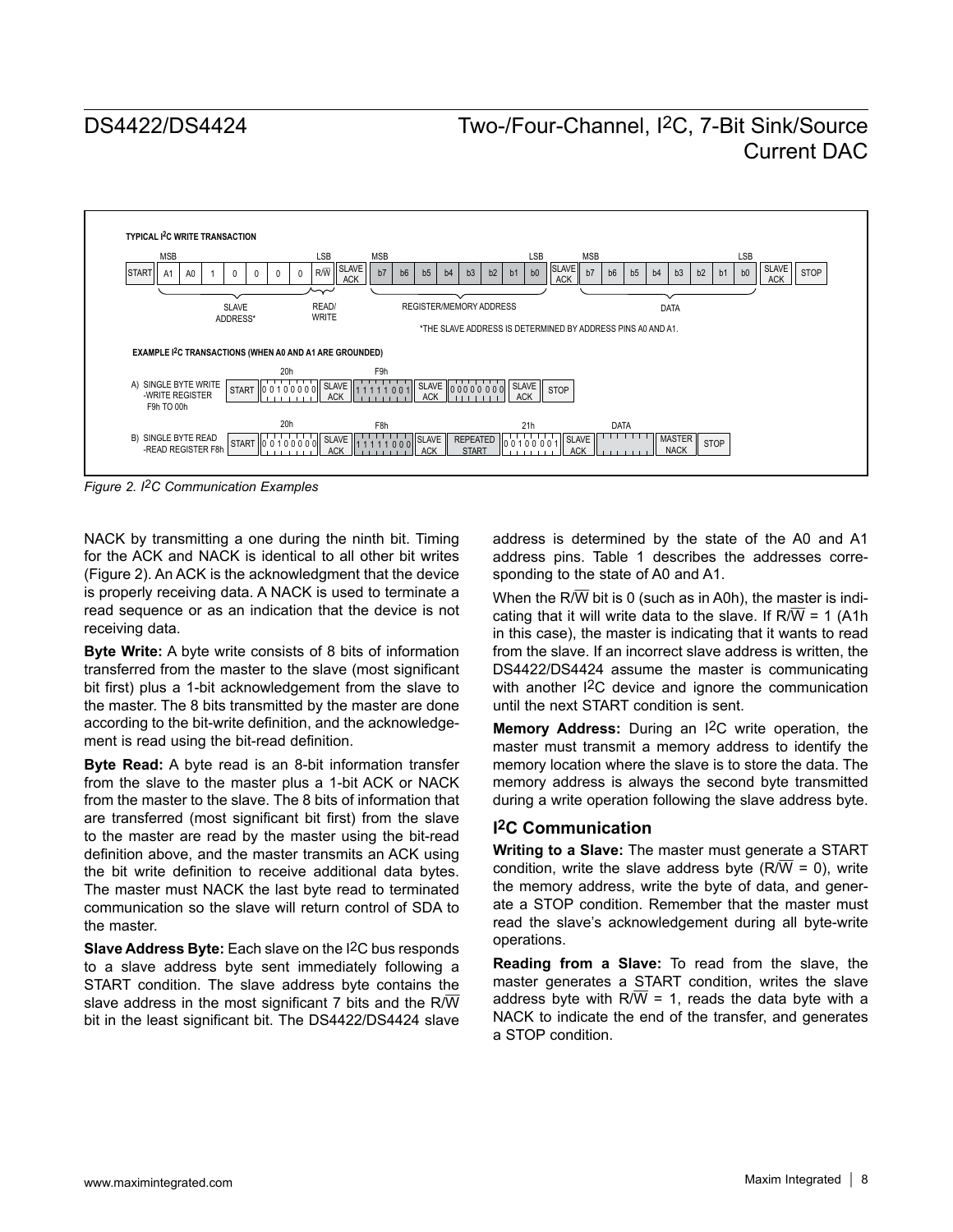

*Figure 3. Example Application Circuit*

## **Applications Information**

#### **Example Calculations for an Adjustable Power Supply**

In this example, the *Typical Operating Circuit* is used as a base to create Figure 3, a DC-DC output voltage of 2.0V with ±20% margin. The adjustable power supply has a DC-DC converter output voltage,  $V_{\text{OUT}}$ , of 2.0V and a DC-DC converter feedback voltage,  $V_{FB}$ , of 0.8V. To determine the relationship of  $R<sub>0A</sub>$  and  $R<sub>0B</sub>$ , start with the equation:

$$
V_{FB} = \frac{R_{0B}}{R_{0A} + R_{0B}} \times V_{OUT}
$$

Substituting  $V_{FB} = 0.8V$  and  $V_{OUT} = 2.0V$ , the relationship between  $R<sub>0A</sub>$  and  $R<sub>0B</sub>$  is determined to be:

$$
R_{0A} \approx 1.5 \times R_{0B}
$$

 $I<sub>OUT0</sub>$  is chosen to be 100μA (midrange source/sink current for the DS4422/DS4424). Summing the currents into the feedback node produces the following:

$$
I_{\text{OUTO}} = I_{\text{ROB}} - I_{\text{ROA}}
$$

Where:

$$
I_{R0B} = \frac{V_{FB}}{R_{0B}}
$$

And:

$$
I_{R0A} = \frac{V_{OUT} - V_{FB}}{R_{0A}}
$$

To create a 20% margin in the supply voltage, the value of  $V_{\text{OUT}}$  is set to 2.4V. With these values in place, R<sub>0B</sub> is calculated to be 2.67k $\Omega$ , and R<sub>0A</sub> is calculated to be 4.00kΩ. The current DAC in this configuration allows the output voltage to be moved linearly from 1.6V to 2.4V using 127 settings. This corresponds to a resolution of 6.3mV/step.

### **V<sub>CC</sub>** Decoupling

To achieve the best results when using the DS4422/ DS4424, decouple the power supply with a 0.01μF or 0.1μF capacitor. Use a high-quality ceramic surfacemount capacitor if possible. Surface-mount components minimize lead inductance, which improves performance, and ceramic capacitors tend to have adequate high-frequency response for decoupling applications.

### **Power Rail Considerations**

Given that the absolute maximum rating for the OUT pins is  $V_{CC}$  + 0.5V, it is recommended that the DS4424 power rail be brought up before or at the same time as the power rail of the source it is controlling.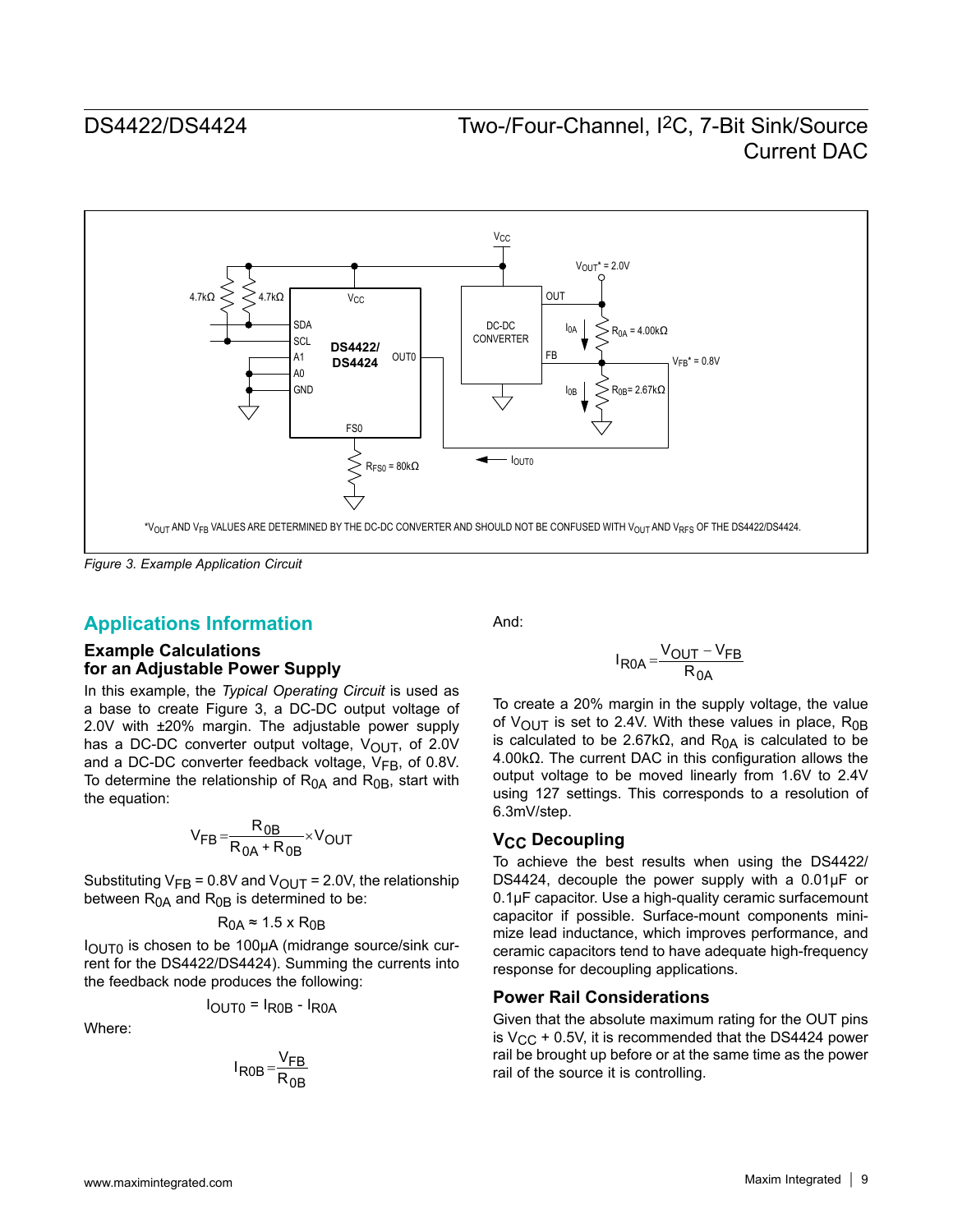

# **Pin Configuration**

## **Package Information**

For the latest package outline information and land patterns (footprints), go to **www.maximintegrated.com/packages**. Note that a "+", "#", or "-" in the package code indicates RoHS status only. Package drawings may show a different suffix character, but the drawing pertains to the package regardless of RoHS status.

|            | PACKAGE TYPE   PACKAGE CODE   DOCUMENT NO. |         |  |
|------------|--------------------------------------------|---------|--|
| 14 TDFN-FP | ⊺1433+2                                    | 21-0137 |  |